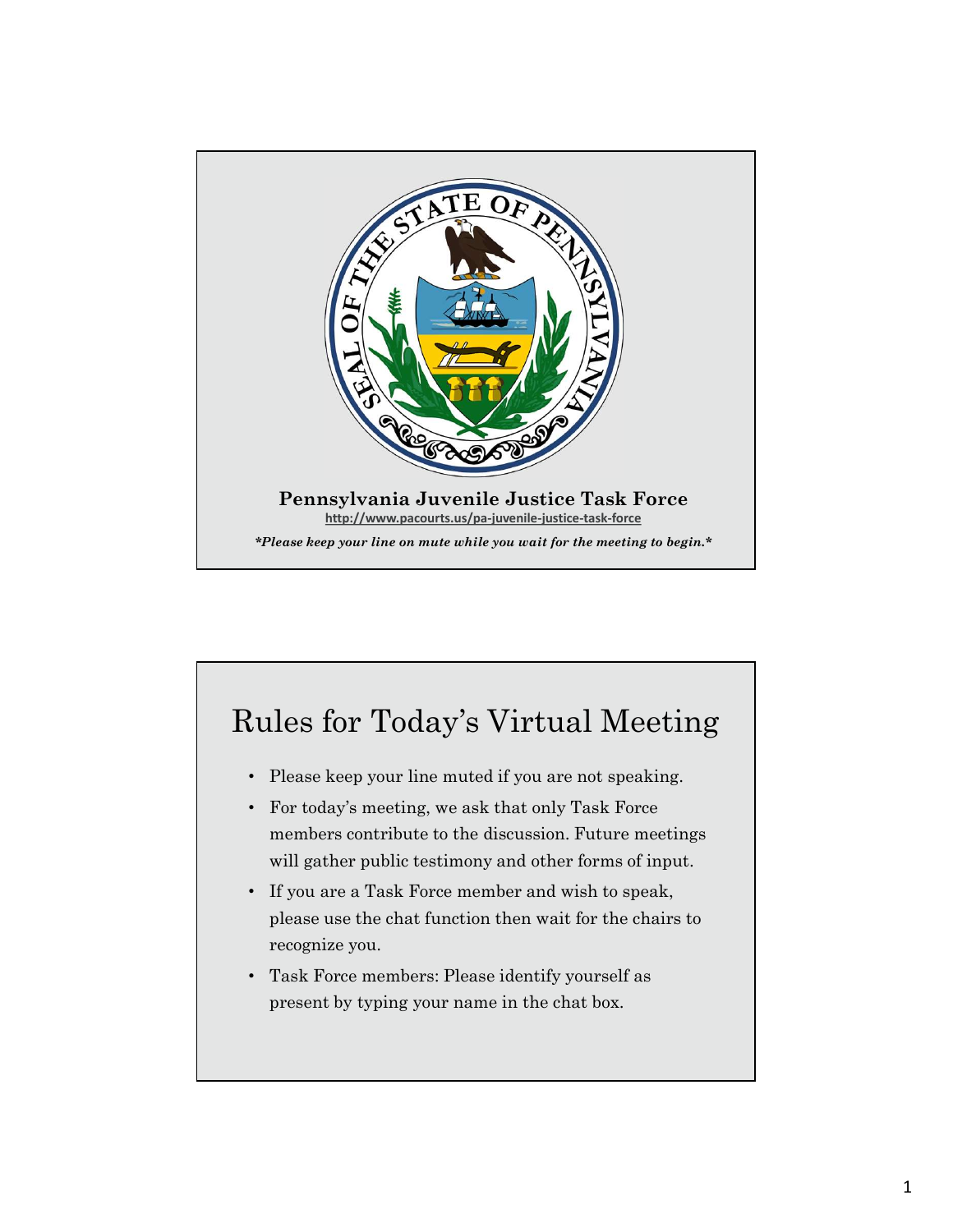# Agenda

- Welcome & review of our charge (co-chairs)
- Revised timeline (co-chairs)
- Data analysis questions (Pew)
- Stakeholder roundtable updates (co-chairs)
- Discussion and next steps (co-chairs)

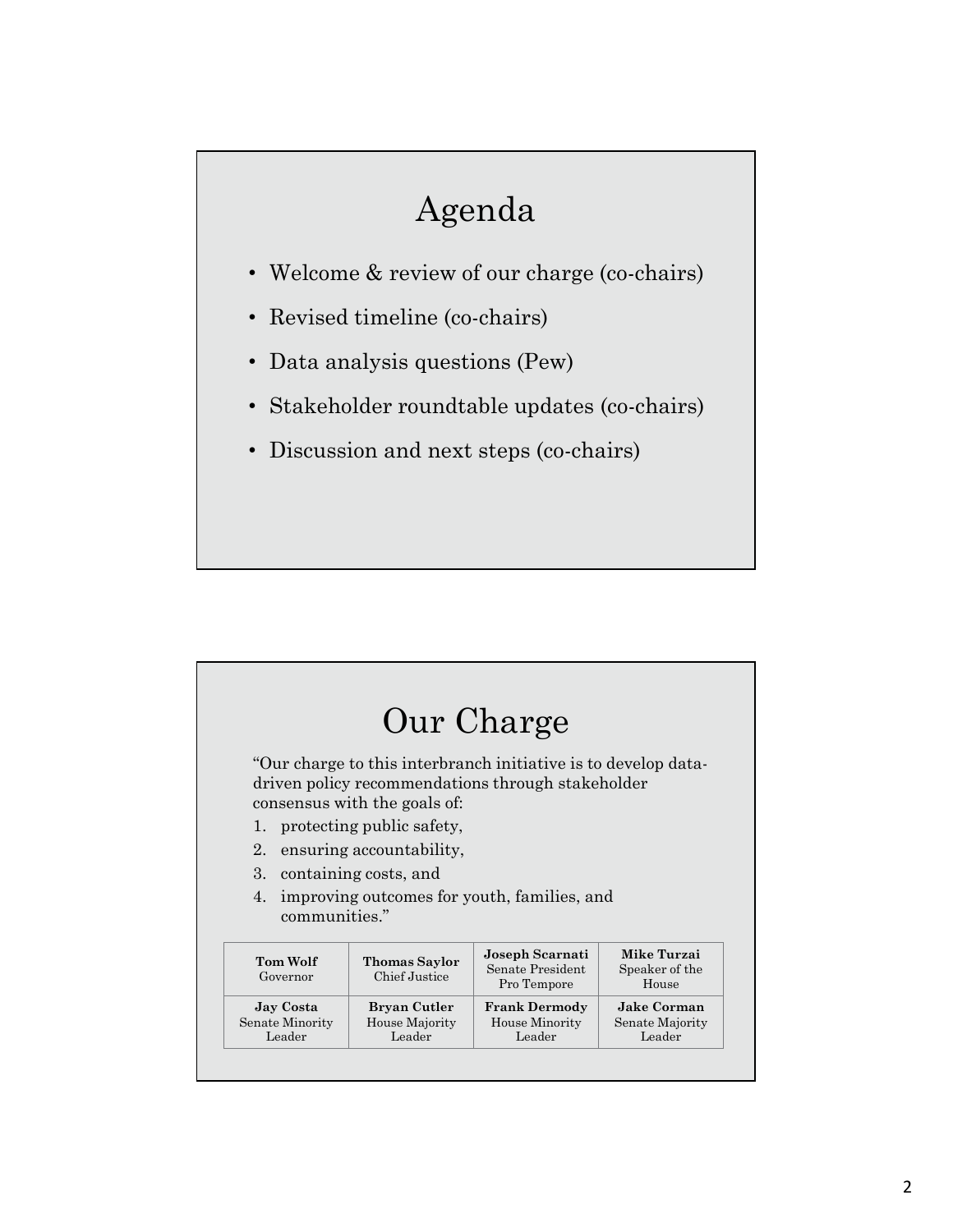

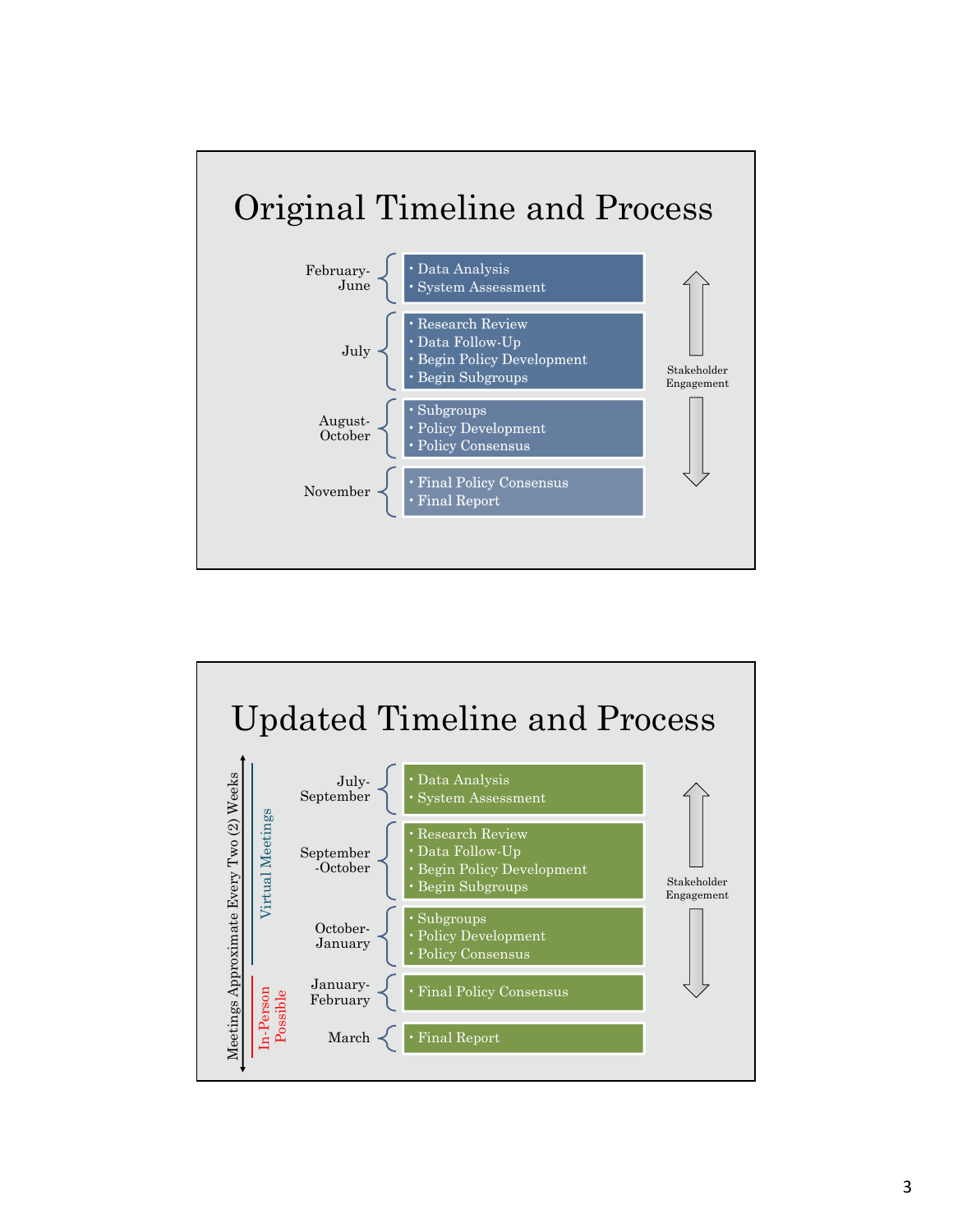# $\begin{minipage}{0.5\textwidth} \begin{tabular}{l} \bf Stakeholder Engagement \\ \bf \textcolor{red}{\ddots} \end{tabular} \end{minipage} \begin{minipage}{0.5\textwidth} \begin{tabular}{l} \bf \end{tabular} \end{minipage} \begin{minipage}{0.5\textwidth} \begin{tabular}{l} \bf \end{tabular} \end{minipage} \end{minipage} \caption{The \textit{Stake} and the \textit{Stake} and the \textit{Stake} and the \textit{Stake} is the \textit{Stake} and the \textit{Stake} is the \textit{Stake}. The \textit{Stake} is the \textit{Stake} and the$

- probation officers
- Youth
- Parents and
- **Law enforcement**
- Juvenile court judges
- Crime victims, survivors, and advocates
- Prosecutors
- Defense attorneys
- Service providers
- **Educators**
- families Facility staff
	- Others

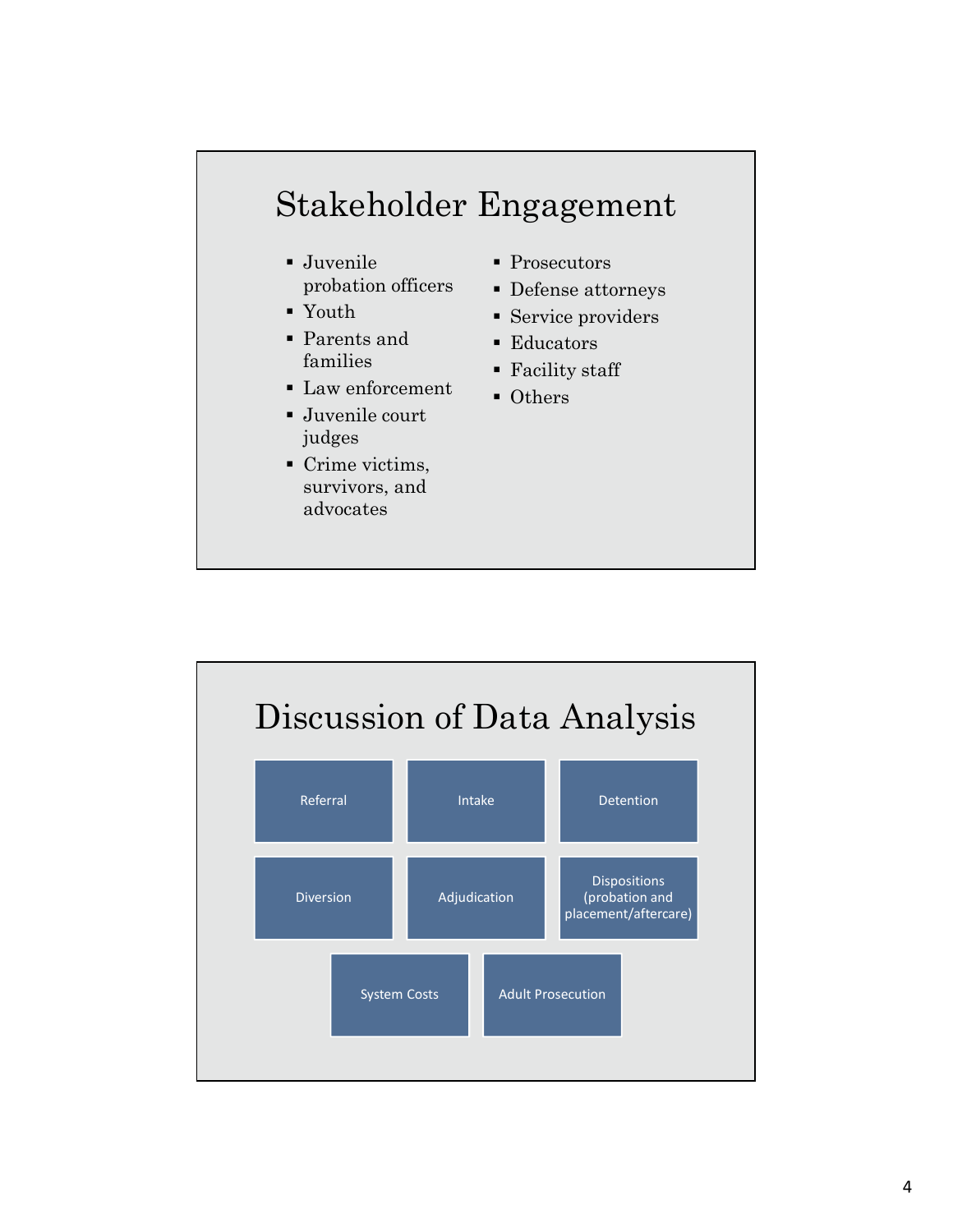# Task Force Meeting Dates **Task Force Meeting Dates**<br>• Wednesday, June 10th, 3-4 p.m.<br>• Wednesday, July 15th, 3-5 p.m.<br>• Wednesday, July 15th, 3-5 p.m.<br>• Wednesday, August 12th, 3-5 p.m.<br>• Wednesday, August 26th, 3-5 p.m.<br>• Wednesday, September 30

- Wednesday, June 10th, 3-4 p.m.
- Wednesday, July 15th, 3-5 p.m.
- Wednesday, July 29th, 3-5 p.m.
- Wednesday, August 12th, 3-5 p.m.
- Wednesday, August 26th, 3-5 p.m.
- Wednesday, September 9th, 3-5 p.m.
- Wednesday, September 30, 3-5 p.m.
- Wednesday, October 14th, 3-5 p.m.
- development]
- Wednesday, January 13th, 3-5 p.m.
- Wednesday, February 10th, 3-5 p.m.
- Wednesday, February 24th, 3-5 p.m.
- Wednesday, March 17th, 3-5 p.m.